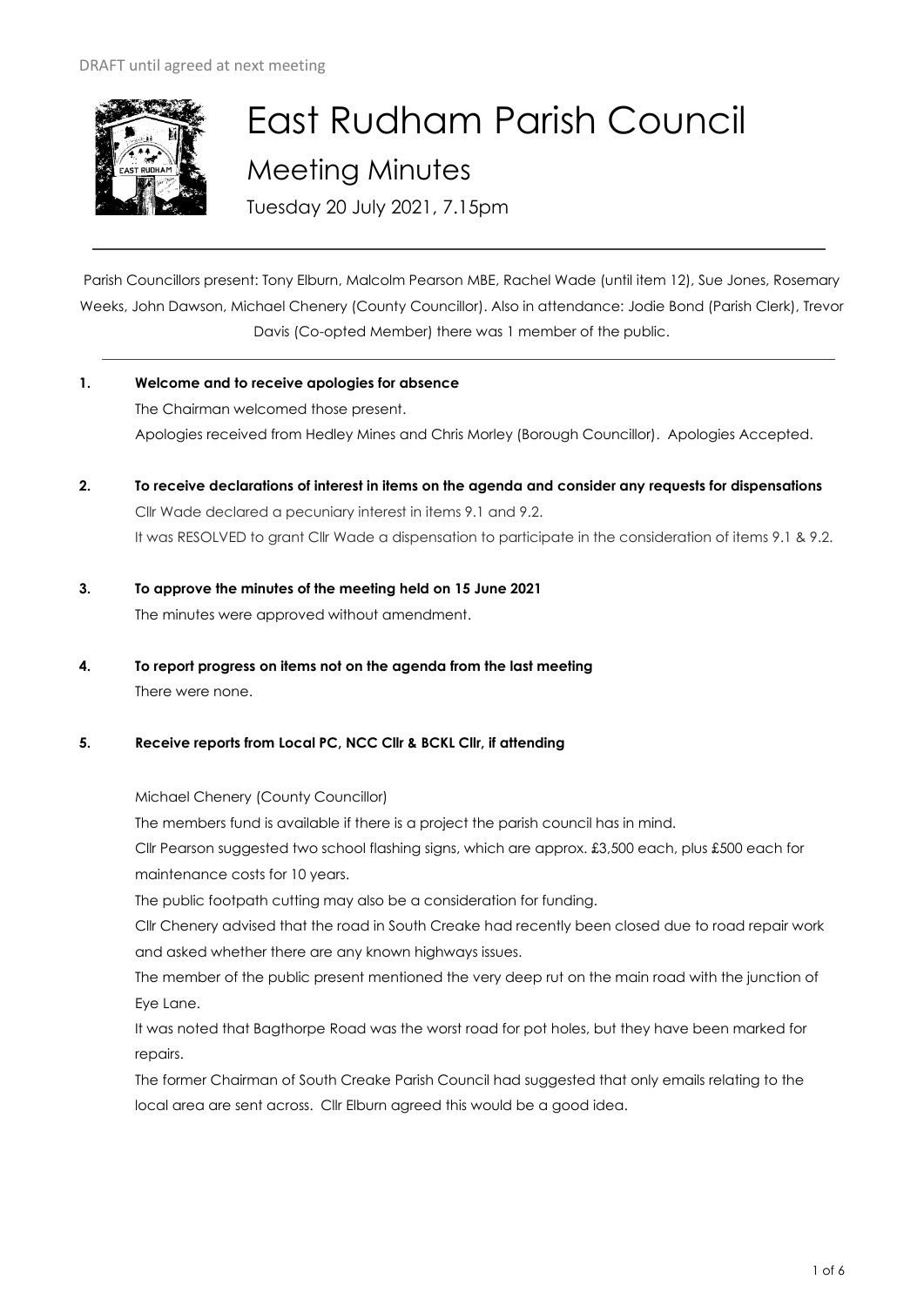Chris Morley (Borough Council)

Report received via email.

White Horse Site/Butchers Planning Application - the Planning Officer, Kate Lawty, has been to the site and is arranging another meeting with conservation and other officer(s) on site before writing back to the Applicant.

## **6. To fill a Parish Councillor vacancy by co-option**

Following review and consideration of the co-option application received from Mr Trevor Davis the Council RESOLVED to co-opt Trevor Davis. The declaration of office and register of interest form will be forwarded and signed after the meeting.

### **7. Open forum for Public Participation: an opportunity to hear from members of the public**

Cllr Elburn reported that the hedge along the path between Eye Lane and the egg shop has now been cut by the landowner, following a report from a parishioner and a conversation with the landowner. Due to wildlife and birds nesting the main cut must wait until September when it will be fully cut back. If it becomes an issue, for mobility scooters and pushchairs etc before September Cllr Elburn will contact NCC Highways to ask if they can intervene.

### **8. To receive updates from council members**

8.1 Jack's Lane Windfarm Community Fund The Council RESOLVED that Cllr Pearson will remain as the Parish Council representative on the Windfarm Committee until further notice. Thanks, given.

#### 8.2 SAM2

The SAM2 is currently sited next to The Crown but the data has only just started to be downloaded again due to the previous technical issues, therefore there are no figures to share at this meeting. Cllr Dawson noted that there appears to be a delay in reading and showing the speed of vehicles…it seems to flash up the speed of 2 cars behind. Cllr Pearson said it is the distance of the projection of the speed which may be delayed and will look at the paperwork.

# 8.3 Conservation Area in Churchyard No further update.

# **9. Open Spaces & Highways Issues**

Following discussion about the reduced Highways rural cuts and the knowledge of drivers issues with overgrowth obscuring vision all around the area, it was agreed that the Clerk will draft a letter to NCC Highways requesting that more frequent rural cuts of grassy verges and junctions are re-introduced. The Clerk will raise this issue with her other parish councils and draft a joint letter.

The West Rudham public footpaths access has been an issue recently. Clerk is making enquiries with West Rudham PC and Highways on this matter. Cllr Pearson has received reports that the extra water is now undermining the trees on the common and the children's training sessions on the common may be affected. Cllr Pearson will also discuss this with West Rudham PC and Houghton Estate.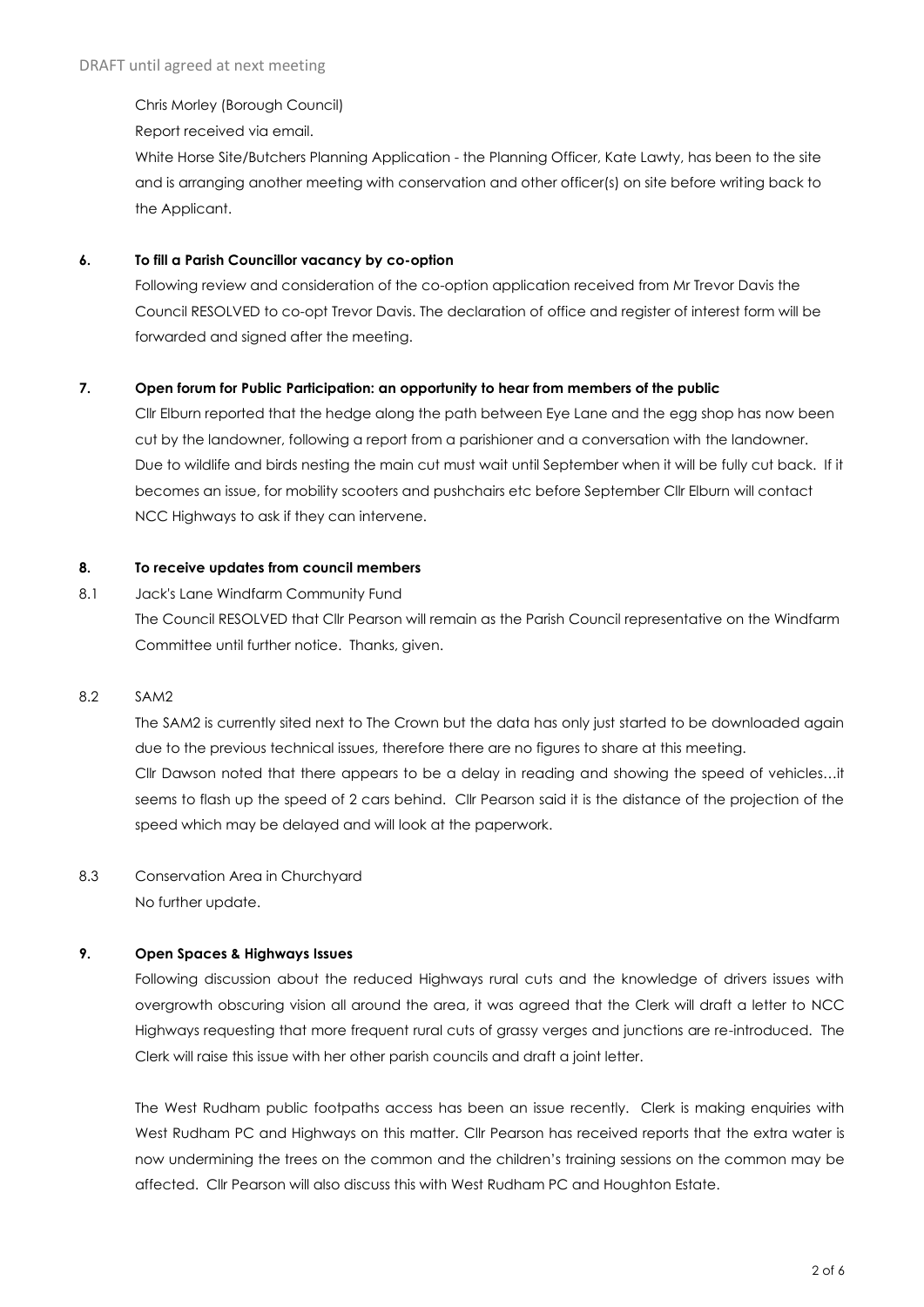There was discussion regarding the land to the rear of the egg shop where there used to be funding available to allow permissive access by the landowners, however this diminished last year or so and permissive access is no longer permitted. Cllr Weeks suggested that this scheme may have finished but there may be another unrelated scheme now available.

## 9.1 Village green

Cllr Wade asked the Council whether the benches on the green should remain after the school holidays have ended. Councillors are encouraged to see people using the green for picnicking and seeing children playing there. It was agreed to continue the benches after the school holidays end, but it will be reviewed again at the next meeting.

#### 9.2 School access update

The dropped kerb work is now complete, and Councillors agreed it looks good.

#### 9.3 Speed Watch and Speeding

Cllr Pearson advised that there has been a big change around in the police force and if we can't get enough speed watch team members ourselves Cllr Pearson is looking into sharing with other local villages, however Cllr Pearson is liaising with the police to try to recruit volunteers.

Cllr Jones asked about the length of time you must go out for. Cllr Pearson explained that you are given the locations and other details by the police. Timing is key when attempting to have an effect of speeding traffic...the best time would be between 8am and 9am on Station Road, but it must be a safe place for volunteers to stand. Cllr Jones would consider volunteering, and the Clerk mentioned there may be a possible volunteer from West Rudham PC.

9.3.1 Consider Flashing School Sign and apply for funding via PPS

Cllr Pearson advised that School Road speed has been assessed and it was agreed that 2 flashing school signs would be a good and productive option. They are permanent signs. Cllr Wade also mentioned the Tesco Bags of Help Community Fund that would be an option for raising funds. It is believed that £1000 is awarded to all projects. Cllr Elburn suggested that Cllr Wade should notify the school and make them aware of the councils plans for this project.

9.4 Update on Village Sign support replacement, including the Flint Mound.

Cllr Elburn advised the mound must be demolished because the post cannot be removed without doing so. A new structure will be required. Cllr Elburn has sourced a contractor that could do the work (they did some work on the church wall) for approx. £900 including a steel post. A wooden post would be a more natural product but a steel post would prevent future issues with rotting wood and as Cllr Weeks suggested our carbon footprint would be reduced as we wouldn't have to replace the post every 10 years or so. A steel post would accommodate the winter sign and summer sign.

Cllr Elburn will purchase the materials required and the contractor's invoice will be for labour only. The Council RESOLVED to proceed with the new sign and post.

9.5 Discuss request for additional street lighting.

An email had been received from a Bagthorpe Road resident asking for an update on the enquiry made in 2019 for an additional street light column to be installed in Bagthorpe Road.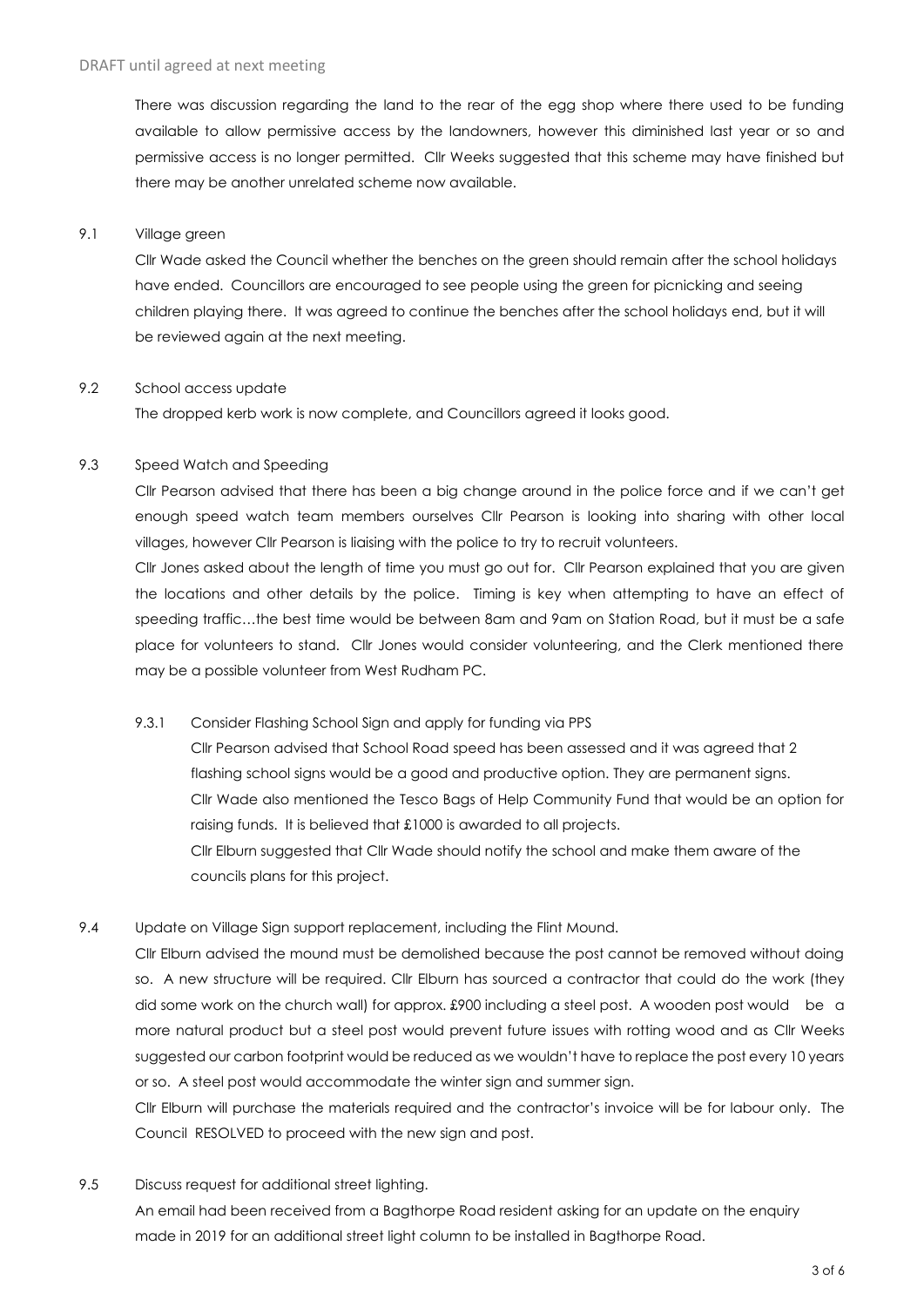The Parish Council had discussed the matter at that time and attended site and assessed the situation but due to Covid-19 there has been a delay in the decision.

Cllr Elburn had made enquiries about the cost of a new column and streetlight which were then in excess of £2800. Also, the location was an issue. A new column could not be located on the footpath due to width constraints and the only other option would be to site it within the boundary of a private property, which would not be feasible and there are other areas considered dark. An up to date price will be obtained for information.

The option of tilting the head of an existing light close by was considered so that the light may be shared, however it was agreed that by redirecting the light it would have an undesirable effect on the windows of the two properties opposite.

Cllr Jones also mentioned reports of the lack of lighting close to the bus stop near Groveside as during dark times it is difficult to see the kerb.

Following discussion, the Council RESOLVED not to pursue additional streetlighting at this time.

### **10. Playpark update**

The funding for the reworking of the play park has been received from Jacks Lane Windfarm, however the CIL funding have still not returned a decision. They have emailed to explain that due to staff shortages there has been a delay, but they cannot determine a date for decisions at the moment. Cllr Elburn will ask them again in a month if he has not heard anything. If we are unsuccessful in sourcing other funding, we may have to consider applying to the National Lottery Fund. Cllr Wade agreed that if we have not heard by our next meeting, we may need to consider applying to the National Lottery for the whole project funding to include the under 5 area, instead of doing it in stages as per the current plan, and return some of the funding already received if necessary.

The ROSPA inspection took place in June which flagged up one or two minor items which Cllr Elburn has now remedied including tightening screws and a bolt cap was projecting which has been removed. The bark has been raked up and the area will continue to be monitored. Cllr Wade is continuing with the weekly checks of the play park and recording any findings in the journal. Thanks, given.

# **11. East Rudham Cemetery**

Silver Birch saplings are growing on ancient graves; therefore Cllr Elburn will be organising a get together with some volunteers to have clean up. A more mature silver birch will also need to come down. The Council may need to seek permission. Cllr Wade suggested replanting another tree instead of this one close by however Cllr Elburn feels the area would not cope with another tree as it would still be damaging to the ancient graves. The Council RESOLVED to support this decision. Cllr Pearson has agreed to upload the handwritten plans of graves electronically to enable easy access and as a backup copy. Cllr Pearson has other historical plans and documents for the playing field and village hall etc and suggested speaking to the church to ask for the historical records to be kept in a fireproof cupboard at the church. All agreed.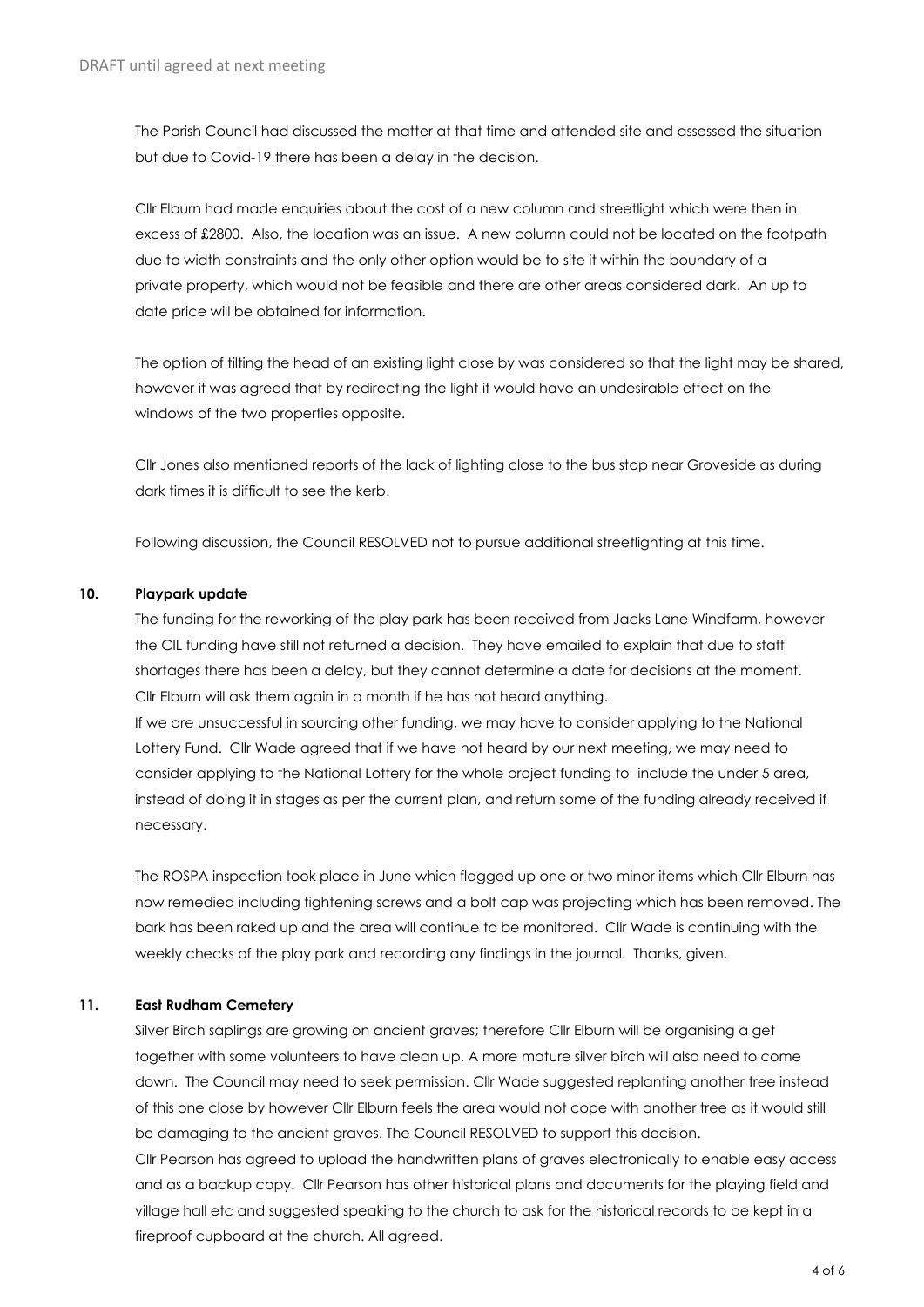Cllr Pearson will circulate some dates for a working party meeting.

11.1 Agree new cemetery clerk Postponed for the time being.

### **12. Newsletter**

Cllr Weeks requested inclusions to be received by mid August please.

Cllr Dawson has put together a door by door plan for his newsletter route and knows Cllr Pearson's route. Cllr Dawson would like to walk around with whoever is covering Cllr Mines route so that he may do a door by door plan for this route too for ease. He is also happy to cover School Road.

### **13. Planning Matters**

Back Lane No further update.

### 13.1 To receive results of applications.

21/00182/F Broomsthorpe Hall Tatterford Road Broomsthorpe East Rudham Norfolk PE31 6TQ Variation of Condition 9 of Planning Permission 13/00514/F: Conversion of redundant agricultural buildings to 6 residential dwellings PC comment - Supports | KLWNBC decision - Pending

21/00729/F | Broomsthorpe Hall, Tatterford Road, East Rudham REMOVAL OR VARIATION OF CONDITION 9 OF PLANNING PERMISSION 13/00514/F: Conversion of redundant agricultural buildings to 6 residential dwellings PC Comment – Supports | BCKLWN decision – Pending

21/00175/RM Land NW of St Patricks Villa Back Lane East Rudham Norfolk Pair of detached self-build dwelling and garages PC comment - Supports | KLWNBC decision – Pending

21/00498/F | Land NE of 5 Eye Lane and S of The Bungalow Fakenham Road, East Rudham Norfolk Proposed residential development PC Comment – Supports with some highway concerns | BCKLWN decision – Pending

21/00992/F | Change of use of school to dwelling at East & West Rudham Pre School Group School Road East Rudham King's Lynn Norfolk PE31 8RF PC Comment – Supports | BCKLWN decision - Pending

21/01010/F | Change of use from butchers shop and premises to dwelling at J Kew Butcher Station Road East Rudham Norfolk PE31 8RB PC Comment – Supports | BCKLWN decision - Pending

21/01011/F | Construction of four Dwellings at Land To Rear of Old White Horse Station Road East Rudham Norfolk PC Comment – Supports with reservations | BCKLWN decision - Pending